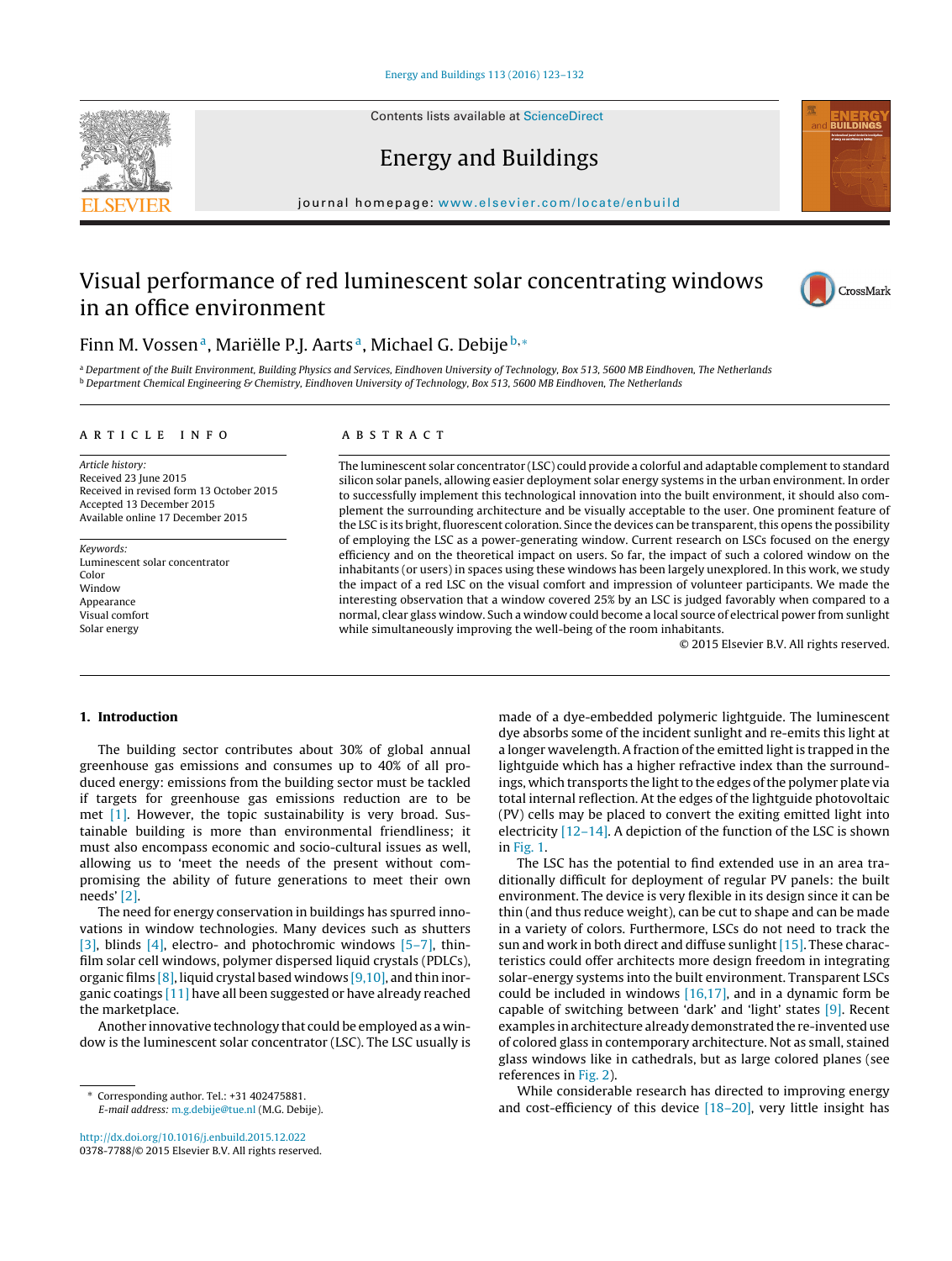<span id="page-1-0"></span>

**Fig. 1.** Schematic visualization of the luminescent solar concentrator. Incident light (green arrow) is absorbed by a fluorescent dye which re-emits the light at a longer wavelength (red arrow). The light is trapped by total internal reflection in the lightguide and exits an edge where an attached solar cell concerts the emission light into electricity. (Inset) Photograph of three LSC lightguides exposed to ultraviolet light from above. (For interpretation of the references to color in this figure legend, the reader is referred to the web version of this article.)



**Fig. 2.** Interior view of the Palais des Congrès, Montreal, Canada (photo courtesy M. Nguyen).

been gained on the acceptance and visual comfort impact of using LSCs, which is a vital aspect to understand before attempting widespread integration of the device in the built environment. A major issue in the use of LSC as a window could be the coloration of the lightguide, which has not only a direct influence on the energyefficiency of the LSC, but an effect on the daylight penetrating into the room in terms of illuminance of surfaces, spectral distribution and luminance distribution, all of which may affect the perception and quality of a space and therefore the acceptance of the user [\[21,22\].](#page--1-0) A current study by Aste et al. analyzed the impact of LSC on the visual effects of the colored daylight in a room  $[21]$ . To do so, they analyzed the different light characteristics like illuminance, correlated color temperature, and color rendering index (CRI) of a yellow LSC under two dominant daylight conditions. They concluded that due to a reduced CRI, care should be taken when applied in the built environment. These are theoretical based conclusions and indicate the care one should take when applying colored daylight openings. In this study we want to answer the question of how much colored window is really acceptable for the users.

While there has been work performed to produce colorless LSC devices for window application  $[23-25]$ , the efficiencies will be necessarily limited since they may only utilize light from the ultraviolet and infrared portions of the spectrum. The most promising LSCs in terms of electrical output generally are colored orange or red, although a deep blue panel with infrared overtone has also been demonstrated [\[18,20,26\].](#page--1-0)

Among the many environmental attributes of a workplace, lighting is considered as one of the most important [\[27,28\].](#page--1-0) Studies have shown lighting and color not only influences an individual's perception of work-related tasks [\[29\],](#page--1-0) but also affects their general emotional and motivational states. It impacts their physical and mental health and thus potentially has both psychological and emotional as biological and physiological effects [\[30\].](#page--1-0) A combination of light quantity (illuminance and luminance) and light quality (spectral distribution expressed in correlated color temperature (CCT) and color rendering index (CRI)) makes various psychological impressions on humans as well [\[31\].](#page--1-0) For electric lighting, for example, a higher color temperature (4000K, blue) and illuminance of a clear midday sky creates an energetic mood, and are associated with cool, air, sky and water while lower color temperatures (2700K, orange) and illuminance creates a relaxed mood, generally associated with sun and fire  $[32]$ . In addition, the color temperature can also influence perceived brightness of a space [\[33\].](#page--1-0) When color light is experienced for a longer period of time, it may physically affect bodily functions, like brain activity and hormone production [\[34\].](#page--1-0) Studies have indicated that the characteristics of glass used on office façades paired with daylight quality and quantity could have an impact on the well-being of the occupants as well as their level of arousal and performance at work [\[35\].](#page--1-0) A modification of the spectral distribution of daylight may affect visual performance (acuity) as well and research exploring the effects of electrical lighting has indicated that the spectral distribution of daylight may affect visual fatigue or discomfort  $[36]$ . Light with a high color temperature resulting in a bright, luminous environment in particular, stresses and activates the autonomic nervous system (specifically, the sympathetic nervous system) and the central nervous system [\[37\].](#page--1-0)

While a considerable body of work exists concerning the spectral characterization of light from artificial source (see, for example, [\[38\]\),](#page--1-0) studies specifically focused on the effect of window glazing type on daylight quality are scarce or confounding. Some studies suggest that tinted glazing has no effect on the visual environment due to adaptation of the visual system  $[39]$ , while in contradiction another study indicates that the glazing type has a significant effect on the perception of the visual environment: for example, a window with a green shift makes the room feel more enclosed and gives an appearance of weaker daylight and drab color [\[40\].](#page--1-0) Another study showed that people tend to prefer bronze glazing when compared to blue or neutral glazing [\[35\].](#page--1-0)

The characteristics of any LSC used as part of a window should meet the needs for visual comfort of the people living or working in the space employing the LSC device. The objective of this research is to study the influence of red LSCs as daylight opening on the visual impression and preference in an office environment.

#### **2. Experimental**

The experiment used a full scale  $1.8 \times 2.7 \times 3.9 \text{ m}^3$  room and 3 identical scale models with internal dimensions of  $0.3 \times 0.45 \times 0.65$  m<sup>3</sup> (scale 1:6) (see [Fig.](#page--1-0) 3). The interior of the scale models was painted with a diffuse white finish (reflectance value 90%) and had a crème-colored carpeting (reflectance value 28%) and furnished with scaled wooden table, wooden chair, laptop, houseplant, a silver teaspoon (on the table), a piece of broccoli and a baby tomato. These objects were chosen because they offered a variety in colors, shapes and textures people were familiar with. A colored print was placed on one of the lateral walls as well as a black song text on white background. Previous evaluations comparing full-scale space and scale models replicating the full-scale space showed that the evaluations did not differ significantly  $[41]$ ; similarly, glare assessments in scale models with those obtained in full-scale rooms under real sky conditions showed the same discomfort glare assessments [\[42\].](#page--1-0)

The three scale models were located on the second floor of the Vertigo building at the Eindhoven University of Technology with a true West-facing facade (270◦) which offers a view over the green